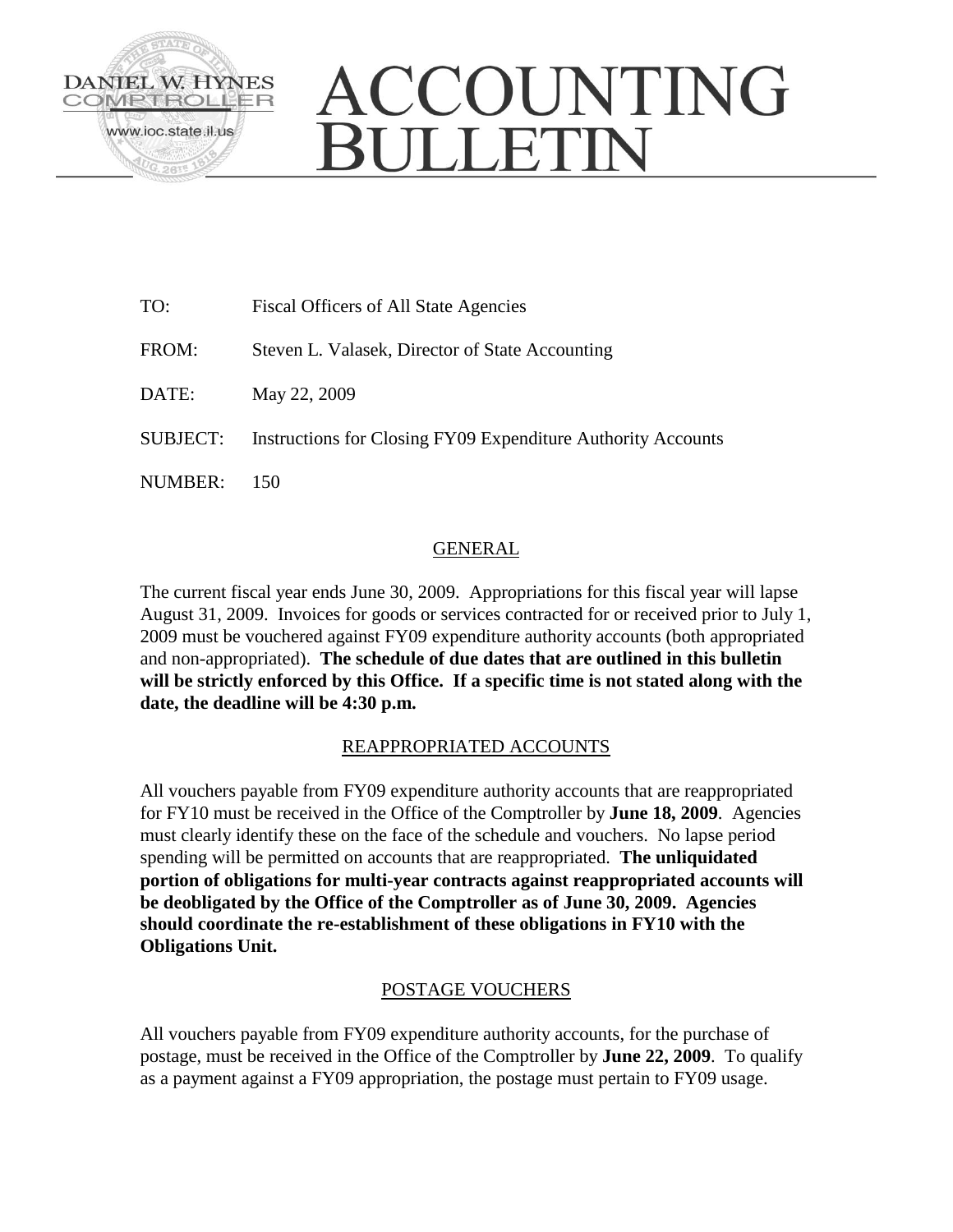#### UTILITY BILLS

Agencies should continue the past practice of allocating utility bills that cover portions of June and July. Agencies have the option of either prorating utility bills to the proper month based upon the number of days service was provided, or charging the bill to the month and appropriate fiscal year which had the majority of serviced days. Once an option is chosen, it must be continued in all subsequent fiscal years.

#### TELEPHONE BILLS

Telephone bills contain an advance charge for monthly service and charges for toll calls made the previous billing period. Agencies have the option of charging the entire bill according to the fiscal year the vendor's invoice date falls within, or allocating the advance charges according to billing date and the toll call charges according to actual toll call date. Once an option is chosen, it must be continued in all subsequent fiscal years.

#### TRAVEL

Where travel at fiscal year end crosses into the new fiscal year, agencies have the option of charging all travel expenses incident to a specific trip to the fiscal year in which the travel began, or of allocating the expenses according to the days traveled in each fiscal year utilizing separate vouchers. If the first option is chosen, the entire trip should be submitted on a separate voucher. Once an option is chosen, it must be continued in all subsequent years.

## LAPSE PERIOD – VOUCHERS

From July 1, 2009 through August 31, 2009, all paper vouchers and schedules must be stamped or otherwise marked as either "FY09" or "FY10" to clearly designate the fiscal year. The fiscal year indicator should be placed on the upper right-hand corner of each voucher and schedule. For paperless vouchers, "FY09" or "FY10" should be placed on the agency tape/file balance report. All paper vouchers covering goods or services to be paid from FY09 expenditure authority accounts during the lapse period should be stamped in a prominent place, "Contracted for Prior to July 1". For paperless vouchers, the statement "Contracted for Prior to July 1" should be stamped on the agency tape/file balance report. ALL TRANSACTIONS SUBMITTED ON A TAPE/FILE MUST BE FROM THE SAME FISCAL YEAR.

Lapse period expenditures are limited to those liquidating liabilities for goods and services contracted for prior to July 1, 2009.

All vouchers must contain beginning and ending dates of service. Vouchers citing a contract must contain beginning and ending dates of service that are within the terms of the contract.

All vouchers must contain a Proper Billing Date, if applicable.

All vouchers payable from FY09 expenditure authority accounts must be received in the Office of the Comptroller by **August 21, 2009**.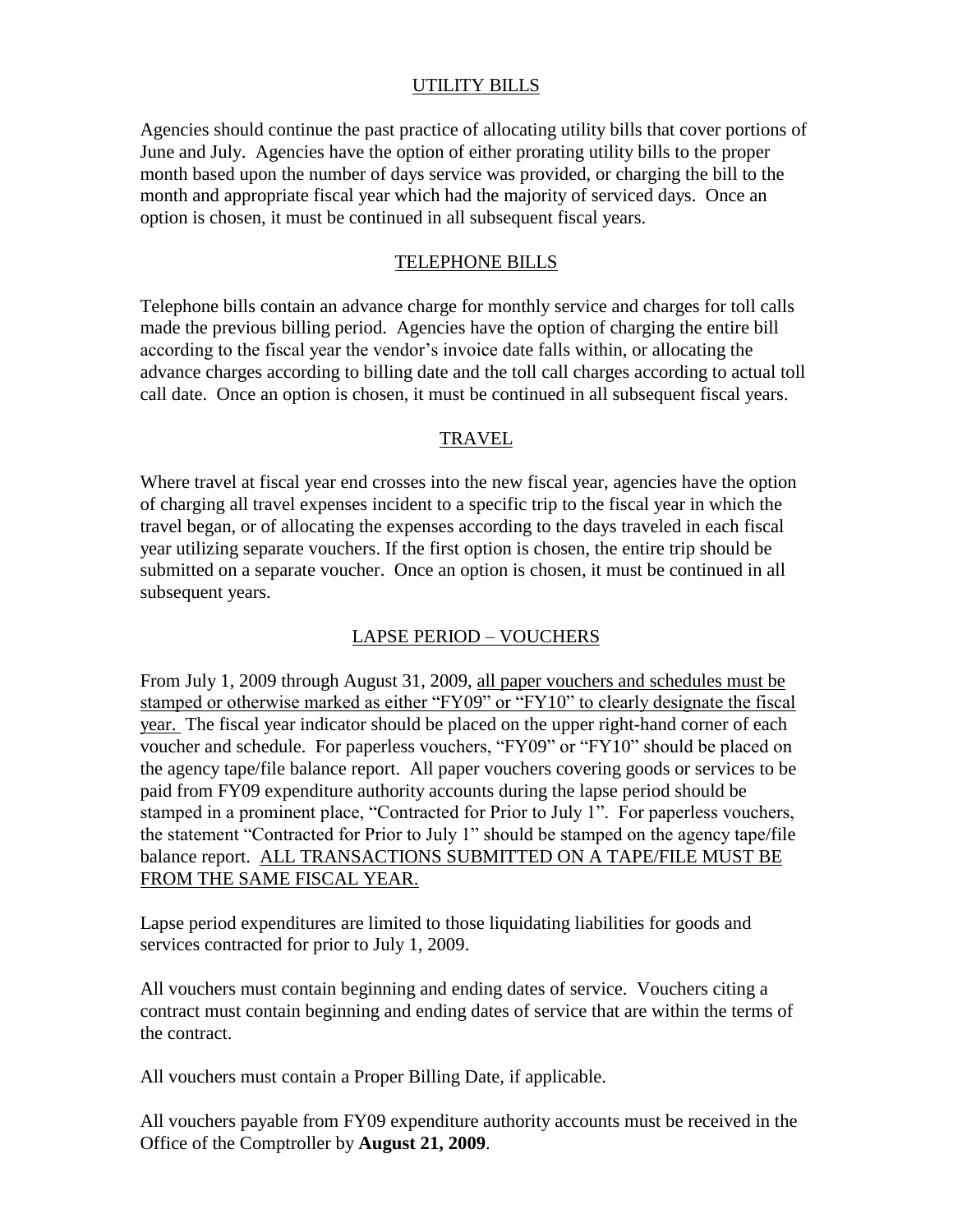# PROFESSIONAL OR ARTISTIC VOUCHERS

Any service which involves professional or artistic skills, or any personal services by an employee whose compensation is subject to income tax withholding (including contractual employees) must be performed by June 30, 2009 to be charged against the FY09 appropriation.

Any voucher for professional or artistic skills, or personal services submitted with a service date beyond June 30, 2009 will be ineligible for payment from FY09 and will be returned to the agency.

#### LAPSE PERIOD – OBLIGATIONS

The reconciliation of your obligation records is extremely important through the closing of this fiscal year. Timely reconciliation of your records can ensure timely processing of your payments.

From July 1, 2009 through August 31, 2009, all contract related documents must be stamped or otherwise marked as either "FY09" or "FY10" to clearly designate the fiscal year. The fiscal year should be placed on the upper right-hand corner of the document.

Obligations established against FY09 expenditure authority accounts after June 30, must represent liabilities outstanding at June 30, 2009 (i.e., financial obligations for goods or services contracted for or received prior to July 1, 2009). In addition, all FY09 CODs filed after June 30 should be stamped "Contracted for Prior to July 1".

Outstanding obligations at June 30, 2009 may be canceled or decreased during the lapse period. Outstanding obligations representing actual contractual liabilities may be decreased or canceled only if such notice is accompanied by a contract amendment reflecting the corresponding decrease or cancellation. Contractual liabilities may also be increased during the lapse period as long as the increase is relevant to the original contract and is accompanied by a contract amendment executed prior to July 1, 2009 increasing the contract amount.

All obligation establishments, increases, decreases and cancellations that affect FY09 processing, must be received in the Office of the Comptroller by **August 17, 2009**.

## LAPSE PERIOD – APPROPRIATION TRANSFERS

All appropriation transfers that affect FY09 processing must be received in the Office of the Comptroller by **August 20, 2009**. All Expenditure Transfers that affect FY09 processing must be received in the Office of the Comptroller by **August 13, 2009**.